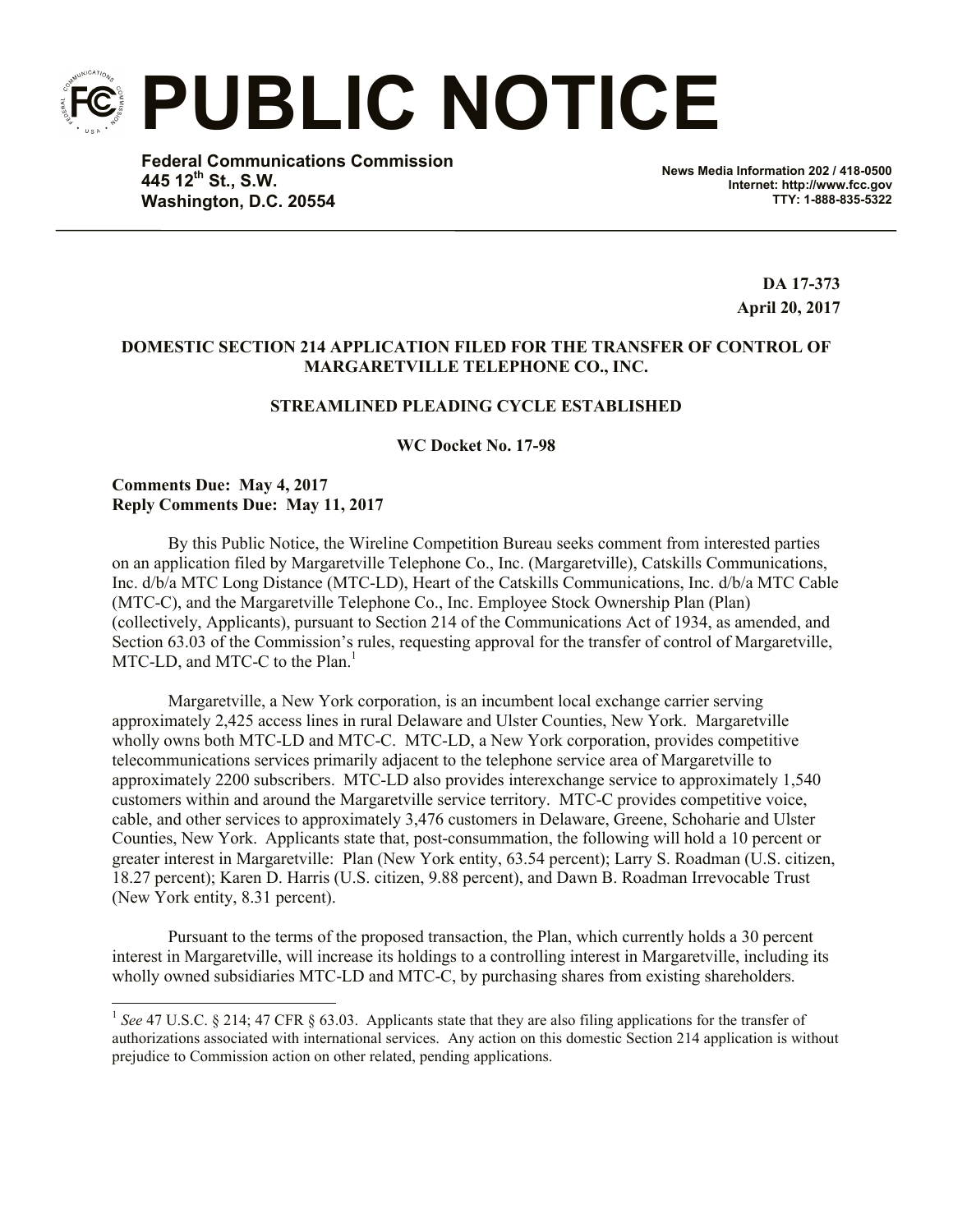Applicants assert that the proposed transaction is entitled to presumptive streamlined treatment under Section  $63.03(b)(2)(iii)$  of the Commission's rules and that a grant of the application will serve the public interest, convenience, and necessity. 2

Domestic Section 214 Application Filed for the Transfer of Control of Margaretville Telephone Co., Inc., WC Docket No. 17-98 (filed Apr. 13, 2017).

## **GENERAL INFORMATION**

The transfer of control identified herein has been found, upon initial review, to be acceptable for filing as a streamlined application. The Commission reserves the right to return any transfer application if, upon further examination, it is determined to be defective and not in conformance with the Commission's rules and policies. Pursuant to Section 63.03(a) of the Commission's rules, 47 CFR § 63.03(a), interested parties may file comments **on or before May 4, 2017**, and reply comments **on or before May 11, 2017**. Pursuant to Section 63.52 of the Commission's rules, 47 CFR § 63.52, commenters must serve a copy of comments on the Applicants no later than the above comment filing date. Unless otherwise notified by the Commission, the Applicants may transfer control on the 31st day after the date of this notice.

Pursuant to Section 63.03 of the Commission's rules, 47 CFR § 63.03, parties to this proceeding should file any documents using the Commission's Electronic Comment Filing System (ECFS): http://apps.fcc.gov/ecfs/.

## **In addition, e-mail one copy of each pleading to each of the following:**

- 1) Myrva Freeman, Competition Policy Division, Wireline Competition Bureau, myrva.freeman@fcc.gov;
- 2) Gregory Kwan, Competition Policy Division, Wireline Competition Bureau, gregory.kwan@fcc.gov;
- 3) Jim Bird, Office of General Counsel,  $\lim_{\Delta x \to 0}$  bird@fcc.gov;
- 4) David Krech, International Bureau, david.krech@fcc.gov; and
- 5) Sumita Mukhoty, International Bureau, sumita.mukhoty@fcc.gov.

People with Disabilities: To request materials in accessible formats for people with disabilities (braille, large print, electronic files, audio format), send an e-mail to fcc504@fcc.gov or call the Consumer & Governmental Affairs Bureau at (202) 418-0530 (voice), 1-888-835-5322 (tty).

The proceeding in this Notice shall be treated as a "permit-but-disclose" proceeding in accordance with the Commission's *ex parte* rules. Persons making ex parte presentations must file a copy of any written presentation or a memorandum summarizing any oral presentation within two business days after the presentation (unless a different deadline applicable to the Sunshine period applies). Persons

l

 $2^{2}$  47 CFR § 63.03(b)(2)(iii).